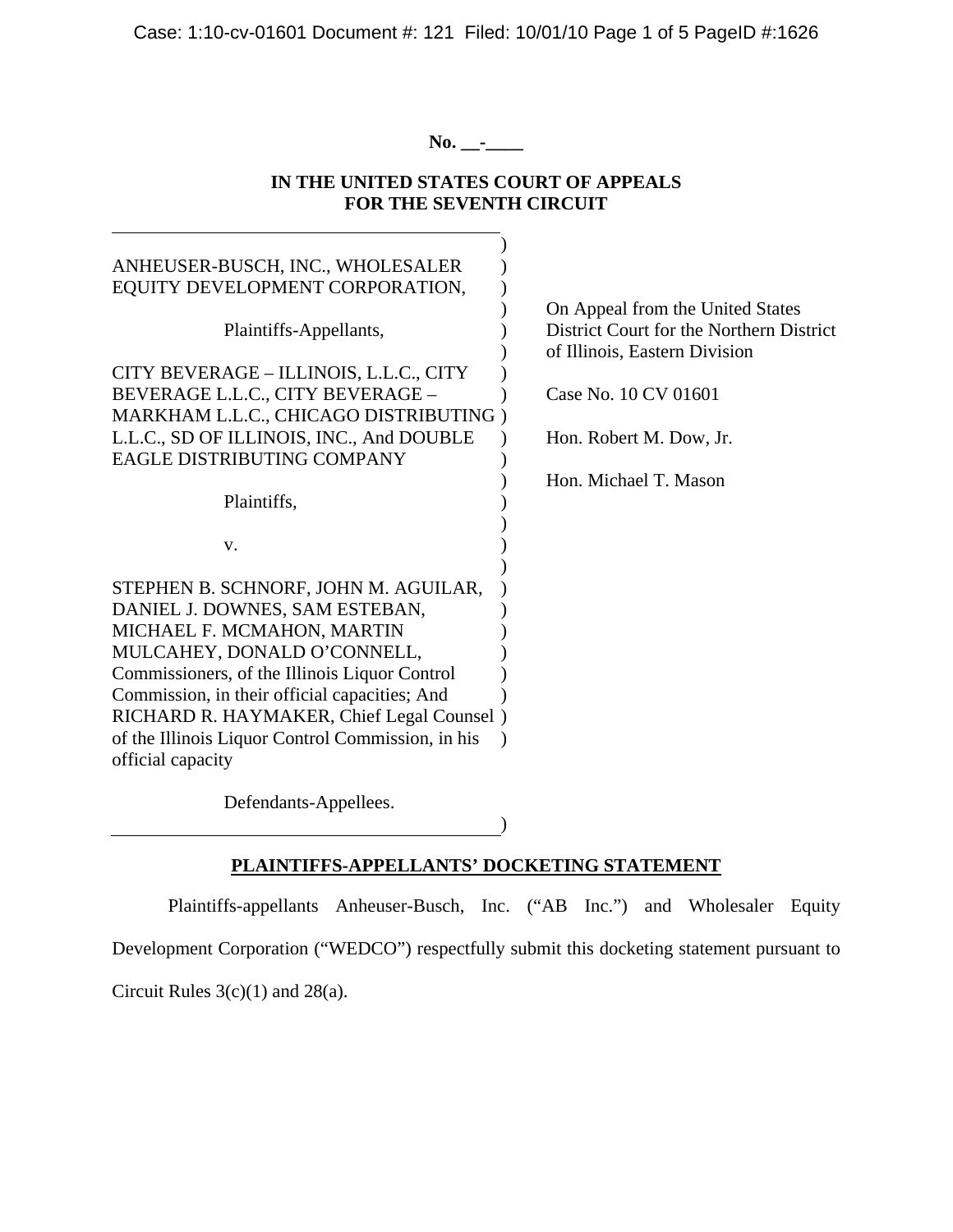#### **I. Jurisdictional Statement**

1. Plaintiffs' claims in this action arise under 42 U.S.C. § 1983 and the Commerce Clause of the United States Constitution. Plaintiffs commenced this action on March 10, 2010, by filing a Complaint for Declaratory Judgment and Injunctive Relief. The Complaint, brought pursuant to 42 U.S.C. § 1983, sought redress for three violations of the United States Constitution: Count I (violation of the Commerce Clause); Count II (violation of Procedural Due Process of the Fourteenth Amendment); and Count III (violation of Contracts Clause). The district court's jurisdiction over the subject matter of this action thus arose under 28 U.S.C. §§ 1331 and 1343(a).

2. On September 3, 2010, the district court issued a Memorandum Opinion and Order (the "Sept. 3 Order") granting plaintiffs' motion for summary judgment on their Commerce Clause claim. (Docket No. 118.) To remedy defendants' violation of the Commerce Clause, the court enjoined enforcement of (or "nullified") certain provisions of the Illinois Liquor Control Act of 1934 (the "Liquor Control Act"), such that no brewer may distribute beer in Illinois, and denied plaintiffs' request to enter an injunction that would have permitted AB Inc. and its affiliates to distribute beer and to continue owning and be affiliated with an entity that distributes beer in Illinois. (*Id.* at 37-38.) The court stayed enforcement of its ruling until March 31, 2011. (*Id.* at 2, 38.)

3. Plaintiffs-appellants filed their notice of appeal on October 1, 2010, within 30 days from entry of the Sept. 3 Order, denying plaintiffs' request to enter an injunction that would have permitted AB Inc. and its affiliates to distribute beer and to continue owning and be affiliated with an entity that distributes beer in Illinois, and that instead enjoins enforcement of certain provisions under the Illinois Liquor Control Act of 1934, such that no brewer may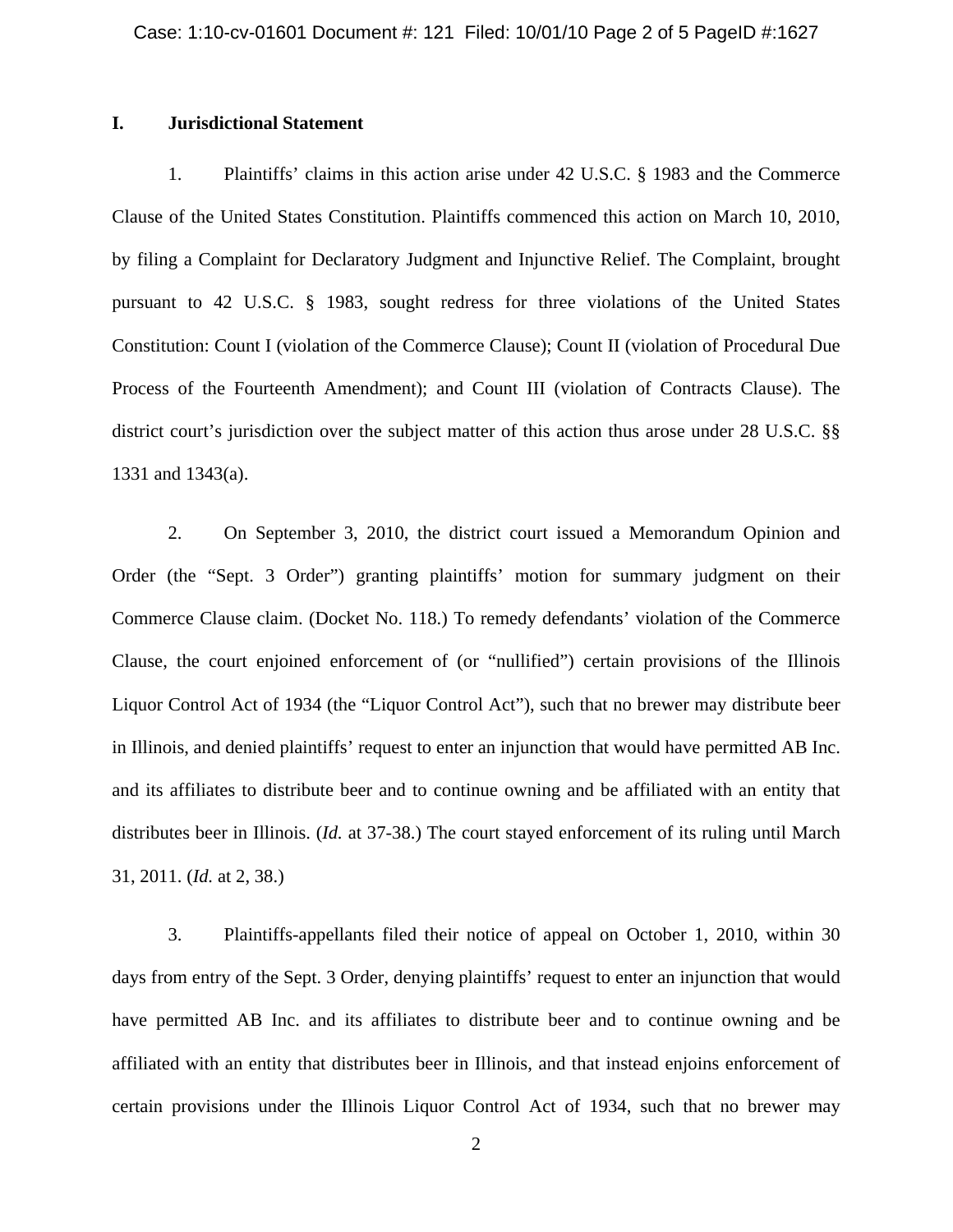#### Case: 1:10-cv-01601 Document #: 121 Filed: 10/01/10 Page 3 of 5 PageID #:1628

distribute beer in Illinois. This Court therefore has jurisdiction over this matter pursuant to 28 U.S.C. § 1292(a)(1).

### **II. Claims and Parties that Remain for Disposition in the District Court**

4. Plaintiffs moved for summary judgment only on their Commerce Clause claim. Therefore, plaintiffs' Contracts Clause and Due Process claims against all defendants remain for adjudication in the district court.

### **III. Parties to the Litigation Appearing in Their Official Capacity**

5. Defendants Stephen B. Schnorf, John M. Aguilar, Daniel J. Downes, Sam Esteban, Michael F. McMahon, Martin Mulcahey, and Donald O'Connell, appear in this litigation in their official capacities as Commissioners of the Illinois Liquor Control Commission (the "ILCC"), and Richard R. Haymaker appears in this litigation in his official capacity as Chief Legal Counsel of the ILCC.

6. Pursuant to Circuit Rule  $3(c)(1)$ , plaintiffs-appellants state that to the best of their knowledge the current occupants of the offices that appear in this litigation are Stephen B. Schnorf, James Pandolfi, Amy Kurson, Sam Esteban, Michael F. McMahon, Martin Mulcahey, Donald O'Connell, and Richard R. Haymaker.

### **IV. Related Appeals**

7. On June 30, 2010, The Wine and Spirits Distributors Association ("Wine & Spirits") filed a notice of appeal from the district court's denial of its motion to intervene in this action. This appeal was captioned as *The Wine & Spirits Distributors Association v. Schnorf, et al.,* bearing Appeal No. 10-2570.

3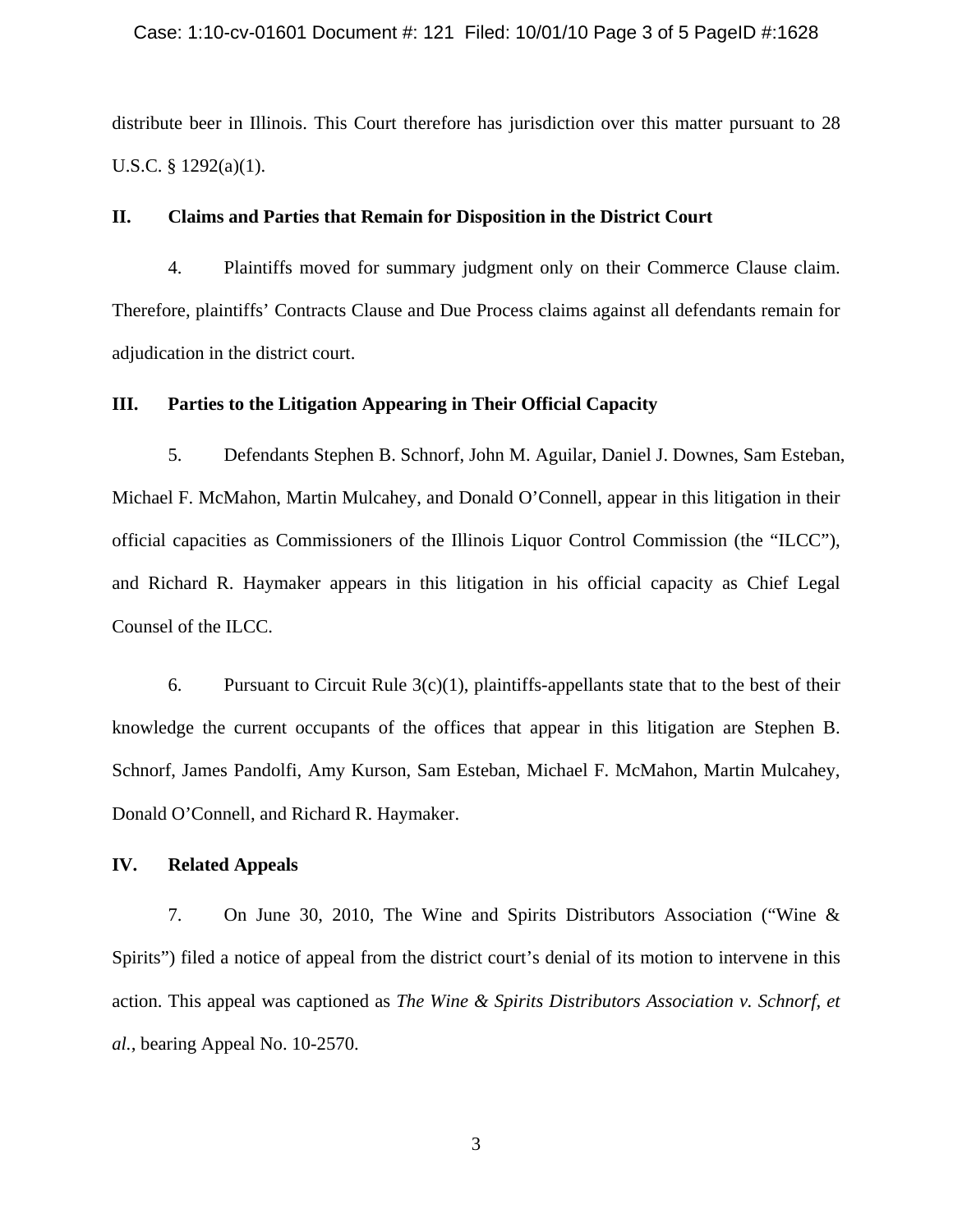8. On July 27, 2010, Wine & Spirits filed a motion in Appeal No. 10-2570 to hold briefing in abeyance, pending resolution of plaintiffs' motion for summary judgment. On August 3, 2010, this Court entered an Order suspending briefing in the appeal until further order and directed Wine & Spirits to submit a status report regarding the summary judgment proceedings by October 1, 2010. On October 1, 2010, Wine & Spirits filed with this Court a stipulation that voluntarily dismisses its appeal.

Dated: October 1, 2010

Respectfully submitted,

 /s/ Edward M. Crane Edward M. Crane Albert L. Hogan, III Andrew J. Fuchs SKADDEN, ARPS, SLATE, MEAGHER & FLOM LLP 155 N. Wacker Drive Chicago, Illinois 60606 312-407-0700 (Telephone)

**Counsel for Plaintiffs Anheuser-Busch, Inc. and WEDCO**